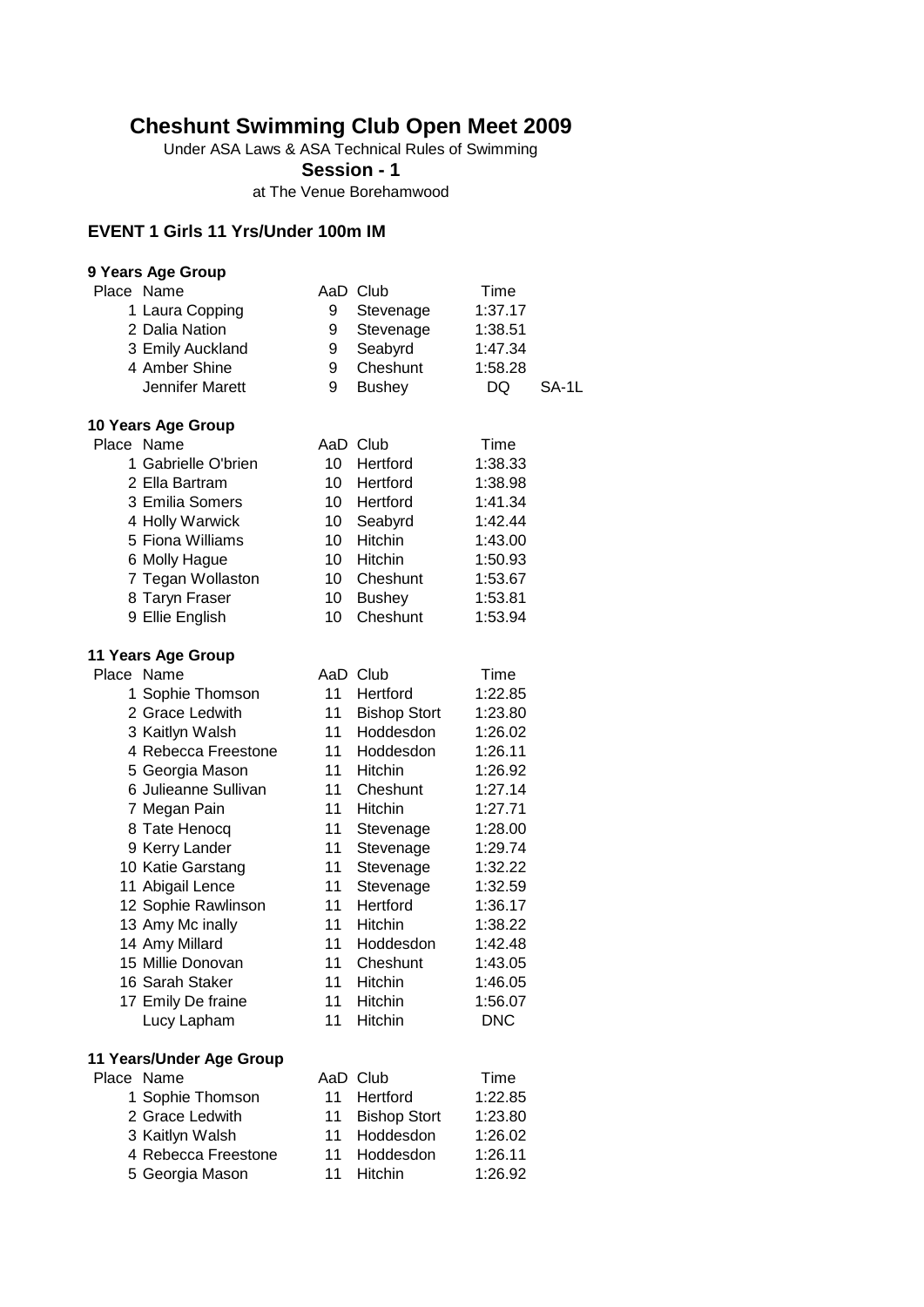| 6 Julieanne Sullivan | 11              | Cheshunt       | 1:27.14    |       |
|----------------------|-----------------|----------------|------------|-------|
| 7 Megan Pain         | 11              | <b>Hitchin</b> | 1:27.71    |       |
| 8 Tate Henocq        | 11              | Stevenage      | 1:28.00    |       |
| 9 Kerry Lander       | 11              | Stevenage      | 1:29.74    |       |
| 10 Katie Garstang    | 11              | Stevenage      | 1:32.22    |       |
| 11 Abigail Lence     | 11              | Stevenage      | 1:32.59    |       |
| 12 Sophie Rawlinson  | 11              | Hertford       | 1:36.17    |       |
| 13 Laura Copping     | 9               | Stevenage      | 1:37.17    |       |
| 14 Amy Mc inally     | 11              | Hitchin        | 1:38.22    |       |
| 15 Gabrielle O'brien | 10              | Hertford       | 1:38.33    |       |
| 16 Dalia Nation      | 9               | Stevenage      | 1:38.51    |       |
| 17 Ella Bartram      | 10              | Hertford       | 1:38.98    |       |
| 18 Emilia Somers     | 10 <sup>1</sup> | Hertford       | 1:41.34    |       |
| 19 Holly Warwick     | 10              | Seabyrd        | 1:42.44    |       |
| 20 Amy Millard       | 11              | Hoddesdon      | 1:42.48    |       |
| 21 Fiona Williams    | 10 <sup>1</sup> | Hitchin        | 1:43.00    |       |
| 22 Millie Donovan    | 11              | Cheshunt       | 1:43.05    |       |
| 23 Sarah Staker      | 11              | Hitchin        | 1:46.05    |       |
| 24 Emily Auckland    | 9               | Seabyrd        | 1:47.34    |       |
| 25 Molly Hague       | 10              | Hitchin        | 1:50.93    |       |
| 26 Tegan Wollaston   | 10              | Cheshunt       | 1:53.67    |       |
| 27 Taryn Fraser      | 10              | <b>Bushey</b>  | 1:53.81    |       |
| 28 Ellie English     | 10              | Cheshunt       | 1:53.94    |       |
| 29 Emily De fraine   | 11              | Hitchin        | 1:56.07    |       |
| 30 Amber Shine       | 9               | Cheshunt       | 1:58.28    |       |
| Lucy Lapham          | 11              | Hitchin        | <b>DNC</b> |       |
| Jennifer Marett      | 9               | <b>Bushey</b>  | DQ         | SA-1L |
|                      |                 |                |            |       |

## **EVENT 2 Boys 11 Yrs/Under 100m IM**

| Place Name           | AaD | Club                | Time       |       |
|----------------------|-----|---------------------|------------|-------|
| 1 Thushira Kumarage  | 9   | Hemel Hemp          | 1:35.09    |       |
| 2 Jack Freestone     | 9   | Hoddesdon           | 1:45.50    |       |
| 3 Sean Ross-gardner  | 9   | Hertford            | 1:50.09    |       |
| 4 Neo Metz           | 9   | Hertford            | 1:53.71    |       |
| 5 James Cutts        | 9   | Hoddesdon           | 1:54.37    |       |
| Thomas Wigmore       | 9   | Seabyrd             | <b>DNC</b> |       |
| Ben Warrington       | 9   | Hoddesdon           | DQ         | S-3L  |
| Luke Turley          | 9   | Stevenage           | DQ         | SA-1L |
| Ronnie Ledwith       | 9   | <b>Bishop Stort</b> | DQ.        | SL-1L |
| 10 Years Age Group   |     |                     |            |       |
| Place Name           |     | AaD Club            | Time       |       |
| 1 Joseph Cook        | 10  | Hertford            | 1:27.76    |       |
| 2 Harry Williams     | 10  | Cheshunt            | 1:27.90    |       |
| 3 George O'malley    | 10  | <b>Bushey</b>       | 1:32.35    |       |
| 4 Martin Brett       | 10  | <b>Bishop Stort</b> | 1:35.27    |       |
| 5 Ryan Jarvis        | 10  | Stevenage           | 1:38.14    |       |
| 6 Joe Mc cormack     | 10  | Seabyrd             | 1:38.36    |       |
| 7 Jarred Freeman     | 10  | Seabyrd             | 1:40.62    |       |
| 8 Daniel Vincent     | 10  | Cheshunt            | 1:43.98    |       |
| 9 Cian Hudson-halsey | 10  | Seabyrd             | 1:44.50    |       |
| 10 Wallace West      | 10  | Hoddesdon           | 1:45.42    |       |
| 11 Charles Ranson    | 10  | Hitchin             | 1:45.97    |       |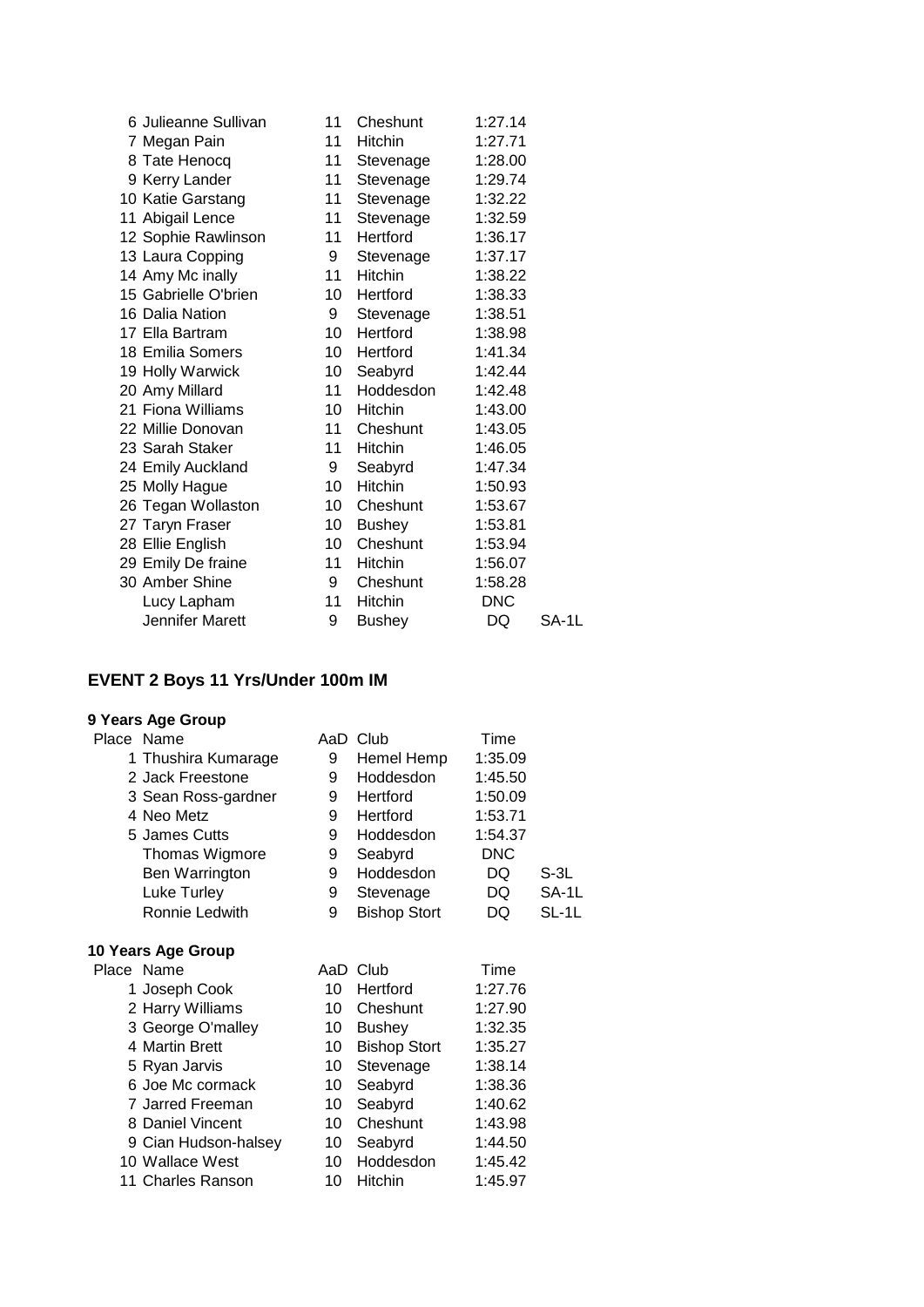| 12 Axel Metz             | 10 | Hertford            | 1:47.12    |        |
|--------------------------|----|---------------------|------------|--------|
| 13 Henry Ranson          | 10 | Hitchin             | 1:47.95    |        |
| 14 Nicholas Trew         | 10 | Cheshunt            | 1:48.88    |        |
| 15 Jack Townend          | 10 | Hertford            | 1:52.64    |        |
| 16 Nicholas Jackson      | 10 | Cheshunt            | 1:55.77    |        |
| Jack Harrop              | 10 | Seabyrd             | DQ         | ST-    |
| <b>Charlie Standing</b>  | 10 | Cheshunt            | DQ         | $T-2L$ |
| 11 Years Age Group       |    |                     |            |        |
| Place Name               |    | AaD Club            | Time       |        |
| 1 Ben Ransome            | 11 | Hertford            | 1:21.72    |        |
| 2 Jordan Sexton          | 11 | Seabyrd             | 1:28.44    |        |
| 3 Patrick Tarry          | 11 | Hertford            | 1:28.81    |        |
| 4 Daniel Grimwade        | 11 | Seabyrd             | 1:29.77    |        |
| 5 Luke Shipway           | 11 | Cheshunt            | 1:30.66    |        |
| 6 Sam Mackerness         | 11 | Seabyrd             | 1:30.74    |        |
| 7 Jash Pooni             | 11 | Cheshunt            | 1:34.45    |        |
| 8 Martin Russell-rogers  | 11 | Hitchin             | 1:39.73    |        |
| 9 Elliott Rowe           | 11 | Hertford            | 1:39.86    |        |
| 10 Reece Gapper          | 11 | Seabyrd             | 1:45.72    |        |
| 11 George Penn           | 11 | Hertford            | 1:45.96    |        |
| 12 James Murphy          | 11 | Hertford            | 1:50.92    |        |
| Scott King               | 11 | Hoddesdon           | <b>DNC</b> |        |
| <b>Andrew Burr</b>       | 11 | Hertford            | DQ         | $T-3L$ |
|                          |    |                     |            |        |
| 11 Years/Under Age Group |    |                     |            |        |
| Place Name               |    | AaD Club            | Time       |        |
| 1 Ben Ransome            | 11 | Hertford            | 1:21.72    |        |
| 2 Joseph Cook            | 10 | Hertford            | 1:27.76    |        |
| 3 Harry Williams         | 10 | Cheshunt            | 1:27.90    |        |
| 4 Jordan Sexton          | 11 | Seabyrd             | 1:28.44    |        |
| 5 Patrick Tarry          | 11 | Hertford            | 1:28.81    |        |
| 6 Daniel Grimwade        | 11 | Seabyrd             | 1:29.77    |        |
| 7 Luke Shipway           | 11 | Cheshunt            | 1:30.66    |        |
| 8 Sam Mackerness         | 11 | Seabyrd             | 1:30.74    |        |
| 9 George O'malley        | 10 | <b>Bushey</b>       | 1:32.35    |        |
| 10 Jash Pooni            | 11 | Cheshunt            | 1:34.45    |        |
| 11 Thushira Kumarage     | 9  | Hemel Hemp          | 1:35.09    |        |
| 12 Martin Brett          | 10 | <b>Bishop Stort</b> | 1:35.27    |        |
| 13 Ryan Jarvis           | 10 | Stevenage           | 1:38.14    |        |
| 14 Joe Mc cormack        | 10 | Seabyrd             | 1:38.36    |        |
| 15 Martin Russell-rogers | 11 | Hitchin             | 1:39.73    |        |
| 16 Elliott Rowe          | 11 | Hertford            | 1:39.86    |        |
| 17 Jarred Freeman        | 10 | Seabyrd             | 1:40.62    |        |
| 18 Daniel Vincent        | 10 | Cheshunt            | 1:43.98    |        |
| 19 Cian Hudson-halsey    | 10 | Seabyrd             | 1:44.50    |        |
| 20 Wallace West          | 10 | Hoddesdon           | 1:45.42    |        |
| 21 Jack Freestone        | 9  | Hoddesdon           | 1:45.50    |        |
| 22 Reece Gapper          | 11 | Seabyrd             | 1:45.72    |        |
| 23 George Penn           | 11 | Hertford            | 1:45.96    |        |
| 24 Charles Ranson        | 10 | Hitchin             | 1:45.97    |        |
| 25 Axel Metz             | 10 | Hertford            | 1:47.12    |        |
| 26 Henry Ranson          | 10 | Hitchin             | 1:47.95    |        |
| 27 Nicholas Trew         | 10 | Cheshunt            | 1:48.88    |        |
| 28 Sean Ross-gardner     | 9  | Hertford            | 1:50.09    |        |
| 29 James Murphy          | 11 | Hertford            | 1:50.92    |        |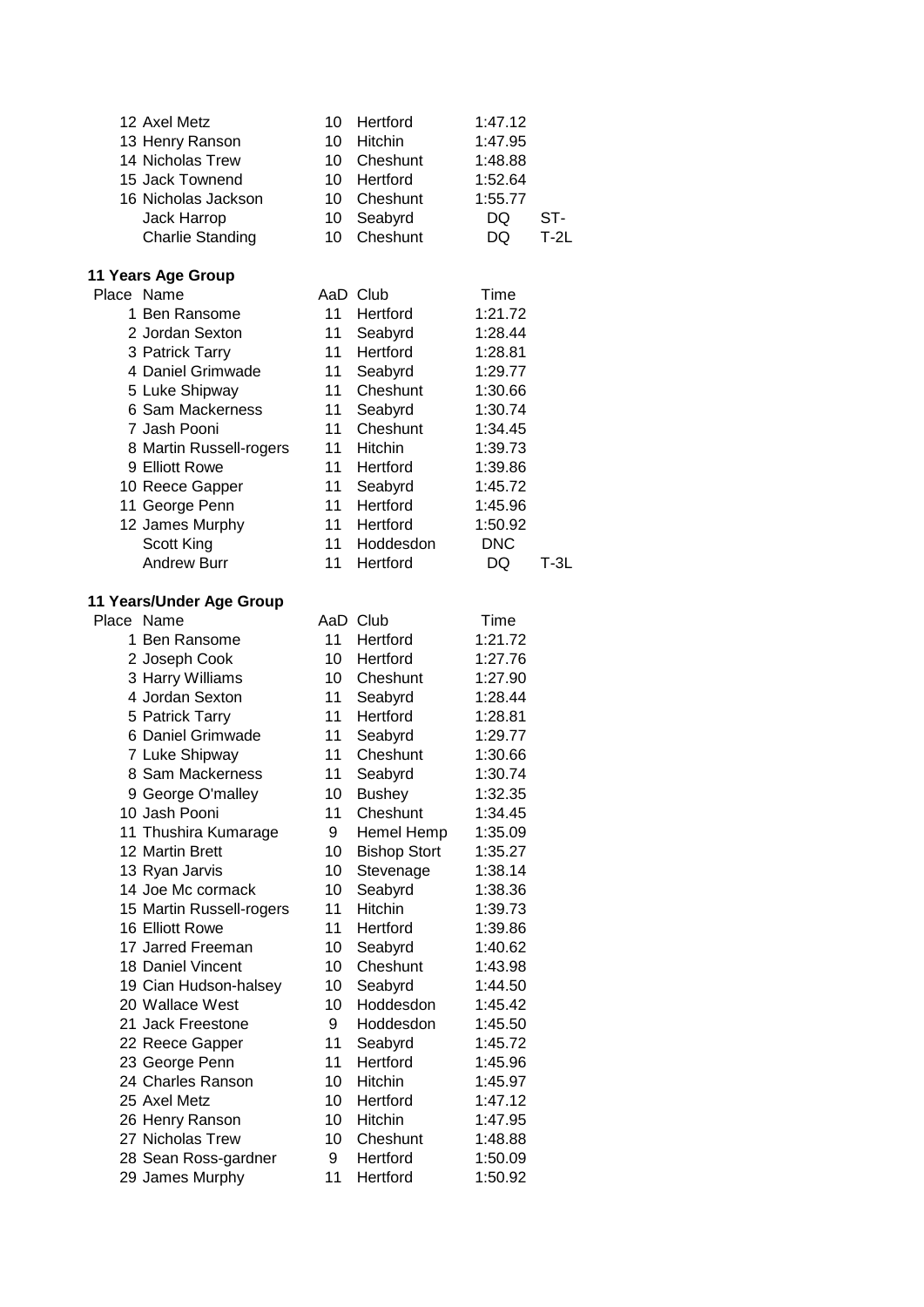| 10 | Hertford            | 1:52.64    |         |
|----|---------------------|------------|---------|
| 9  | Hertford            | 1:53.71    |         |
| 9  | Hoddesdon           | 1:54.37    |         |
| 10 | Cheshunt            | 1:55.77    |         |
| 9  | Seabyrd             | <b>DNC</b> |         |
| 11 | Hoddesdon           | <b>DNC</b> |         |
| 9  | Hoddesdon           | DQ         | $S-3L$  |
| 9  | Stevenage           | DQ         | SA-1L   |
| 9  | <b>Bishop Stort</b> | DQ         | $SL-1L$ |
| 10 | Seabyrd             | DQ         | ST-     |
| 10 | Cheshunt            | DQ         | $T-2L$  |
|    | Hertford            | DO         | $T-3L$  |
|    |                     |            |         |

## **EVENT 3 Girls 12 Yrs/Over 100m Butterfly**

| Place Name              |                  | AaD Club      | Time    |        |
|-------------------------|------------------|---------------|---------|--------|
| 1 Hayley Warrington     | 12 <sup>12</sup> | Hoddesdon     | 1:16.61 |        |
| 2 Danielle Murphy       | 12 <sup>7</sup>  | Stevenage     | 1:22.62 |        |
| 3 Alex Moor             | 12 <sup>7</sup>  | Hitchin       | 1:24.29 |        |
| 4 Sian Hyland           | 12 <sup>7</sup>  | Seabyrd       | 1:33.10 |        |
| 5 Anise Jones           | 12               | Hitchin       | 1:34.22 |        |
| 6 Sarah Cutts           | 12               | Hoddesdon     | 1:50.36 |        |
| 7 Gemma Salter          | 12               | Hoddesdon     | 1:52.80 |        |
| 13 Years Age Group      |                  |               |         |        |
| Place Name              |                  | AaD Club      | Time    |        |
| 1 Ashley Ransome        | 13 <sup>7</sup>  | Hertford      | 1:20.68 |        |
| 2 Madeleine Churchman   | 13 <sup>7</sup>  | Hitchin       | 1:22.56 |        |
| 3 Amelia Powell         | 13               | Hitchin       | 1:27.10 |        |
| 4 Faye Nugent           | 13 <sup>7</sup>  | Cheshunt      | 1:27.19 |        |
| 5 Evie Millar           | 13 <sup>13</sup> | Hertford      | 1:29.77 |        |
| 6 Zoe Hague             | 13 <sup>7</sup>  | Hitchin       | 1:36.95 |        |
| 7 Kezia Brown           | 13 <sup>7</sup>  | <b>Bushey</b> | 1:40.33 |        |
| 8 Georgina Ring         | 13 <sup>7</sup>  | Seabyrd       | 1:41.08 |        |
| Gemma Shipway           | 13 <sup>2</sup>  | Cheshunt      | DQ      | SL-    |
| 14 Years Age Group      |                  |               |         |        |
| Place Name              |                  | AaD Club      | Time    |        |
| 1 Shannen Fisher        | 14               | Seabyrd       | 1:15.68 |        |
| 2 Keira Sullivan        | 14               | Hoddesdon     | 1:19.14 |        |
| 3 Rachael Neal          | 14               | Seabyrd       | 1:24.56 |        |
| Becky Wood              | 14               | <b>Bushey</b> | DQ      | $T-1L$ |
| 15 Years/Over Age Group |                  |               |         |        |
| Place Name              |                  | AaD Club      | Time    |        |
| 1 Kerry Ranger          | 15               | Cheshunt      | 1:13.14 |        |
| <b>Open Age Group</b>   |                  |               |         |        |
| Place Name              |                  | AaD Club      | Time    |        |
| 1 Kerry Ranger          | 15 <sup>7</sup>  | Cheshunt      | 1:13.14 |        |
| 2 Shannen Fisher        | 14               | Seabyrd       | 1:15.68 |        |
| 3 Hayley Warrington     | 12 <sup>7</sup>  | Hoddesdon     | 1:16.61 |        |
| 4 Keira Sullivan        | 14               | Hoddesdon     | 1:19.14 |        |
| 5 Ashley Ransome        | 13               | Hertford      | 1:20.68 |        |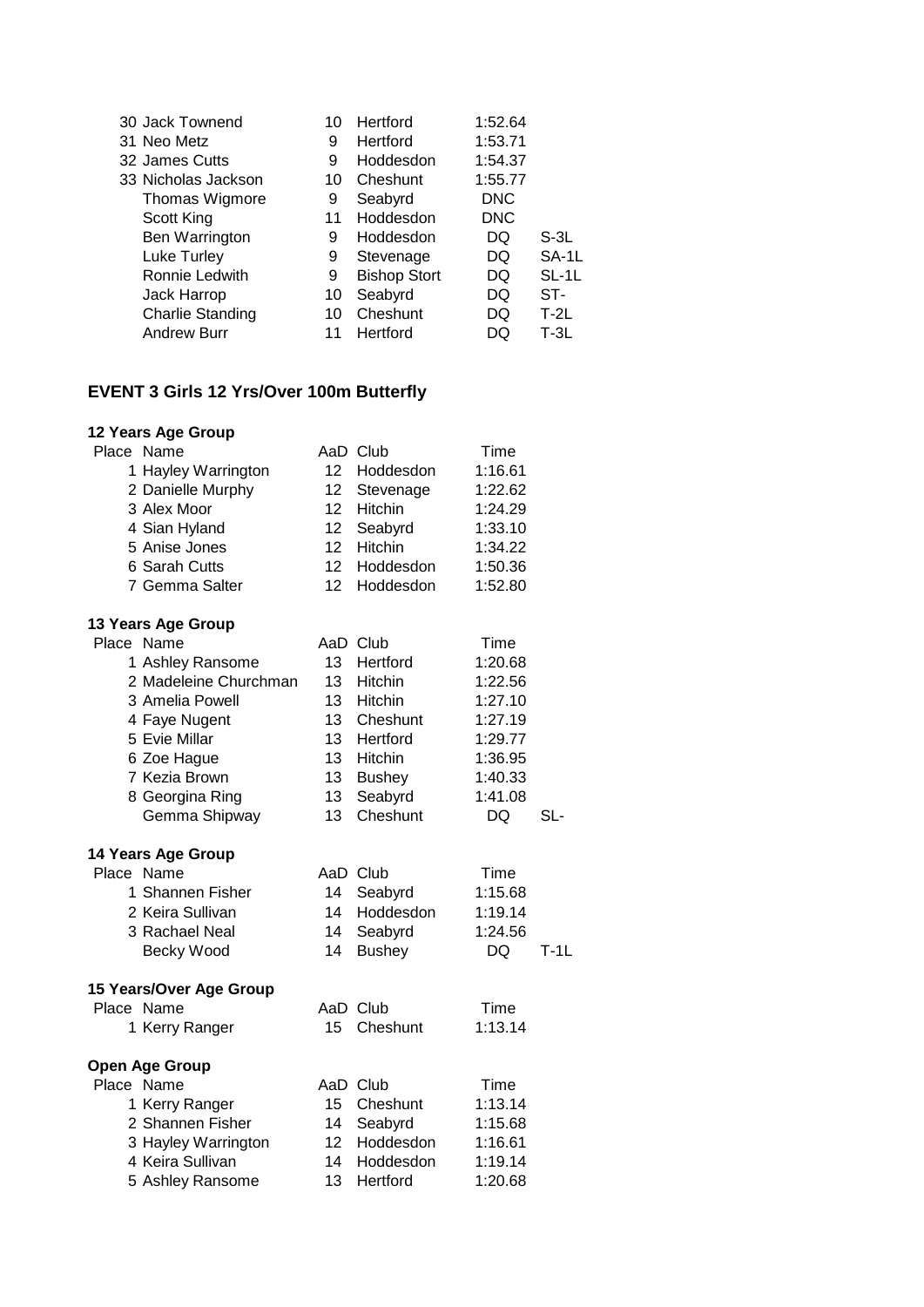| 6 Madeleine Churchman | 13              | <b>Hitchin</b> | 1:22.56 |        |
|-----------------------|-----------------|----------------|---------|--------|
| 7 Danielle Murphy     | 12              | Stevenage      | 1:22.62 |        |
| 8 Alex Moor           | 12.             | <b>Hitchin</b> | 1:24.29 |        |
| 9 Rachael Neal        | 14              | Seabyrd        | 1:24.56 |        |
| 10 Amelia Powell      | 13              | <b>Hitchin</b> | 1:27.10 |        |
| 11 Faye Nugent        | 13              | Cheshunt       | 1:27.19 |        |
| 12 Evie Millar        | 13              | Hertford       | 1:29.77 |        |
| 13 Sian Hyland        | 12 <sup>°</sup> | Seabyrd        | 1:33.10 |        |
| 14 Anise Jones        | 12 <sup>°</sup> | <b>Hitchin</b> | 1:34.22 |        |
| 15 Zoe Hague          | 13              | <b>Hitchin</b> | 1:36.95 |        |
| 16 Kezia Brown        | 13              | <b>Bushey</b>  | 1:40.33 |        |
| 17 Georgina Ring      | 13              | Seabyrd        | 1:41.08 |        |
| 18 Sarah Cutts        | 12              | Hoddesdon      | 1:50.36 |        |
| 19 Gemma Salter       | 12.             | Hoddesdon      | 1:52.80 |        |
| Gemma Shipway         | 13              | Cheshunt       | DQ      | SL-    |
| Becky Wood            | 14              | <b>Bushey</b>  | DQ      | $T-1L$ |
|                       |                 |                |         |        |

#### **EVENT 4 Boys 12 Yrs/Over 100m Butterfly**

| Place Name                          |                  | AaD Club            | Time               |
|-------------------------------------|------------------|---------------------|--------------------|
| 1 Nico Campbell                     | 12 <sup>12</sup> | Cheshunt            | 1:06.44            |
| 2 George De fraine                  | 12               | Hitchin             | 1:24.87            |
| 3 Ryan Ranger                       | 12               | Cheshunt            | 1:28.04            |
| 4 Callum Chivers                    | 12 <sup>7</sup>  | Hitchin             | 1:33.45            |
| 5 Rory Linnane                      | 12 <sub>2</sub>  | Seabyrd             | 1:48.35            |
| 13 Years Age Group                  |                  |                     |                    |
| Place Name                          |                  | AaD Club            | Time               |
| 1 Matthew Williams                  | 13 <sup>7</sup>  | Cheshunt            | 1:11.30            |
| 2 Chris Smith                       | 13               | Hoddesdon           | 1:21.07            |
| 3 Jonluke Summerfield               | 13 <sup>°</sup>  | <b>Bushey</b>       | 1:23.98            |
| 4 Steven Binns                      | 13               | <b>Bushey</b>       | 1:25.35            |
| 5 David Moore                       | 13               | Seabyrd             | 1:26.60            |
|                                     |                  |                     |                    |
| <b>14 Years Age Group</b>           |                  |                     |                    |
| Place Name                          |                  | AaD Club            | Time               |
| 1 Tobie Van zwieten                 | 14               | Stevenage           | 1:12.76            |
| 15 Years/Over Age Group             |                  |                     |                    |
| Place Name                          |                  | AaD Club            | Time               |
| 1 Jamie Sirett                      | 21               | Cheshunt            | 1:02.26            |
| 2 Jack Burchell                     | 15               | Hitchin             | 1:03.62            |
| 3 Tony Keast                        | 18               | Hitchin             | 1:10.63            |
| 4 Matthew Harris                    | 15               | Cheshunt            | 1:12.72            |
| 5 Luke Parkinson                    | 16               | Seabyrd             | 1:17.80            |
| 6 Alexander Trew                    | 17               | Cheshunt            | 1:31.63            |
|                                     |                  |                     |                    |
| <b>Open Age Group</b><br>Place Name |                  | AaD Club            | Time               |
|                                     | 21               |                     |                    |
| 1 Jamie Sirett<br>2 Jack Burchell   | 15 <sup>2</sup>  | Cheshunt<br>Hitchin | 1:02.26<br>1:03.62 |
| 3 Nico Campbell                     | 12               | Cheshunt            | 1:06.44            |
| 4 Tony Keast                        | 18               | Hitchin             | 1:10.63            |
| 5 Matthew Williams                  | 13               | Cheshunt            |                    |
|                                     |                  |                     | 1:11.30            |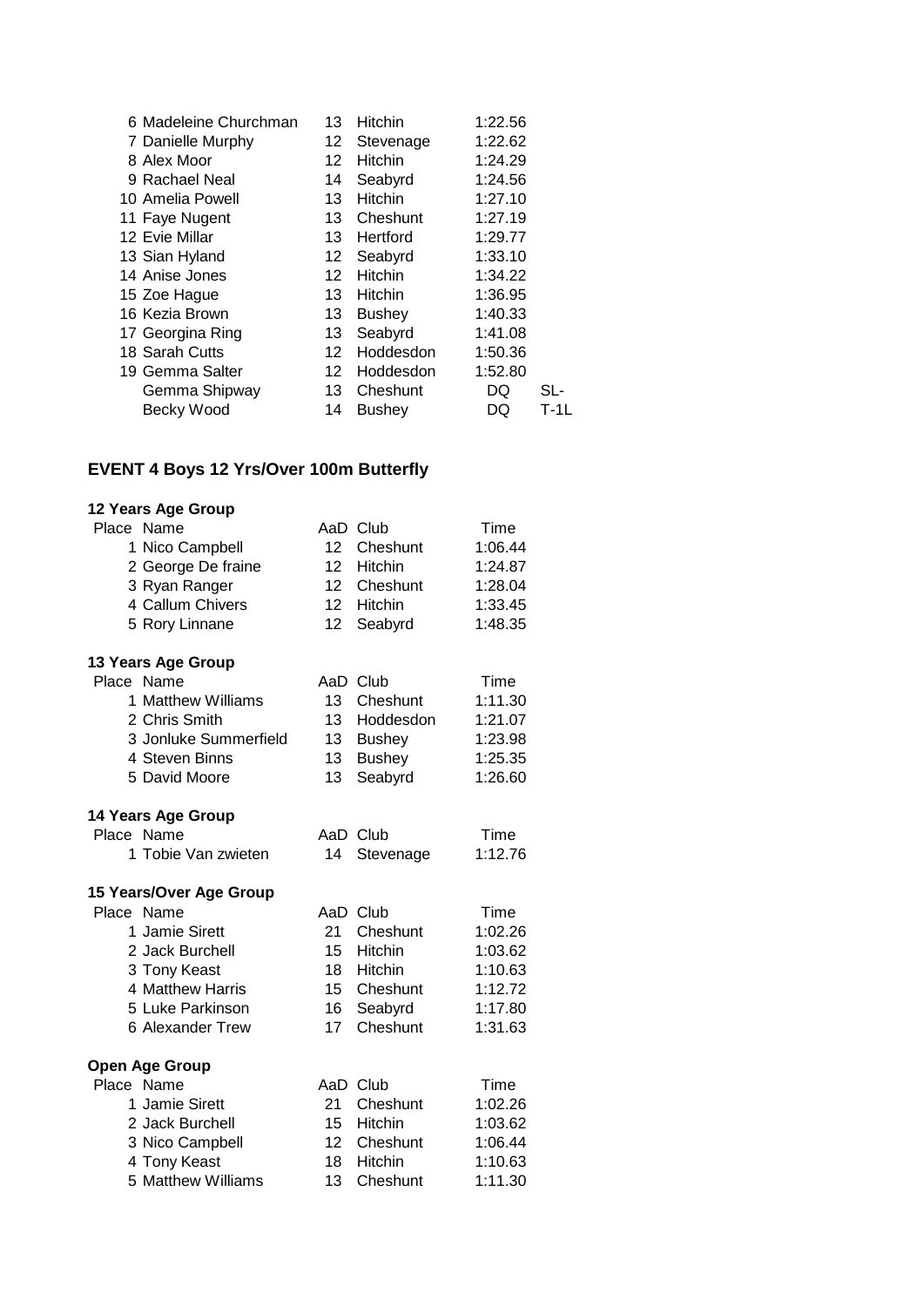| 6 Matthew Harris       | 15              | Cheshunt      | 1:12.72 |
|------------------------|-----------------|---------------|---------|
| 7 Tobie Van zwieten    | 14              | Stevenage     | 1:12.76 |
| 8 Luke Parkinson       | 16              | Seabyrd       | 1:17.80 |
| 9 Chris Smith          | 13              | Hoddesdon     | 1:21.07 |
| 10 Jonluke Summerfield | 13              | <b>Bushey</b> | 1:23.98 |
| 11 George De fraine    | 12              | Hitchin       | 1:24.87 |
| 12 Steven Binns        | 13              | <b>Bushey</b> | 1:25.35 |
| 13 David Moore         |                 | 13 Seabyrd    | 1:26.60 |
| 14 Ryan Ranger         | 12 <sup>2</sup> | Cheshunt      | 1:28.04 |
| 15 Alexander Trew      | 17              | Cheshunt      | 1:31.63 |
| 16 Callum Chivers      | 12              | Hitchin       | 1:33.45 |
| 17 Rory Linnane        | 12              | Seabyrd       | 1:48.35 |

### **EVENT 5 Girls 11 Yrs/Under 50m Backstroke**

## **9 Years Age Group**

|            | Place Name               |    | AaD Club            | Time       |    |
|------------|--------------------------|----|---------------------|------------|----|
|            | 1 Laura Copping          | 9  | Stevenage           | 46.76      |    |
|            | 2 Rebecca Abrahams       | 9  | Stevenage           | 49.89      |    |
|            | 3 Emily Auckland         | 9  | Seabyrd             | 51.19      |    |
|            | 4 Olivia Pawson          | 9  | Cheshunt            | 52.17      |    |
|            | 5 Jennifer Marett        | 9  | <b>Bushey</b>       | 56.07      |    |
|            | <b>Alice Monty</b>       | 9  | Cheshunt            | <b>DNC</b> |    |
|            | <b>Basant Sehra</b>      | 9  | Seabyrd             | <b>DQ</b>  | т. |
|            | 10 Years Age Group       |    |                     |            |    |
| Place      | Name                     |    | AaD Club            | Time       |    |
|            | 1 Gabrielle O'brien      | 10 | Hertford            | 43.60      |    |
|            | 2 Holly Warwick          | 10 | Seabyrd             | 45.66      |    |
|            | 3 Ella Bartram           | 10 | Hertford            | 47.14      |    |
|            | 4 Emilia Somers          | 10 | Hertford            | 48.96      |    |
|            | 5 Emily O'brien          | 10 | Hertford            | 49.87      |    |
|            | 6 Chiara Brown           | 10 | <b>Bushey</b>       | 49.91      |    |
|            | 7 Tegan Wollaston        | 10 | Cheshunt            | 51.24      |    |
|            | 8 Fiona Williams         | 10 | Hitchin             | 51.51      |    |
|            | 9 Taryn Fraser           | 10 | <b>Bushey</b>       | 52.37      |    |
|            | 10 Ellie English         | 10 | Cheshunt            | 55.15      |    |
|            | 11 Molly Hague           | 10 | Hitchin             | 55.91      |    |
|            | 12 Jessica Edwards-quail | 10 | Cheshunt            | 1:00.52    |    |
|            | 11 Years Age Group       |    |                     |            |    |
| Place Name |                          |    | AaD Club            | Time       |    |
|            | 1 Grace Ledwith          | 11 | <b>Bishop Stort</b> | 37.48      |    |
|            | 2 Kaitlyn Walsh          | 11 | Hoddesdon           | 37.84      |    |
|            | 3 Sophie Thomson         | 11 | Hertford            | 39.28      |    |
|            | 4 Tate Henocq            | 11 | Stevenage           | 40.60      |    |
|            | 5 Megan Pain             | 11 | Hitchin             | 41.20      |    |
|            | 6 Katie Garstang         | 11 | Stevenage           | 42.02      |    |
|            | 7 Julieanne Sullivan     | 11 | Cheshunt            | 42.05      |    |
|            | 8 Georgia Mason          | 11 | Hitchin             | 42.62      |    |
|            | 9 Abigail Lence          | 11 | Stevenage           | 43.71      |    |

10 Sophie Rawlinson 11 Hertford 44.09 11 Sophie Copping **11 Stevenage** 45.91 Amy Mc inally 11 Hitchin 46.05 13 Amy Millard **11 Hoddesdon** 48.90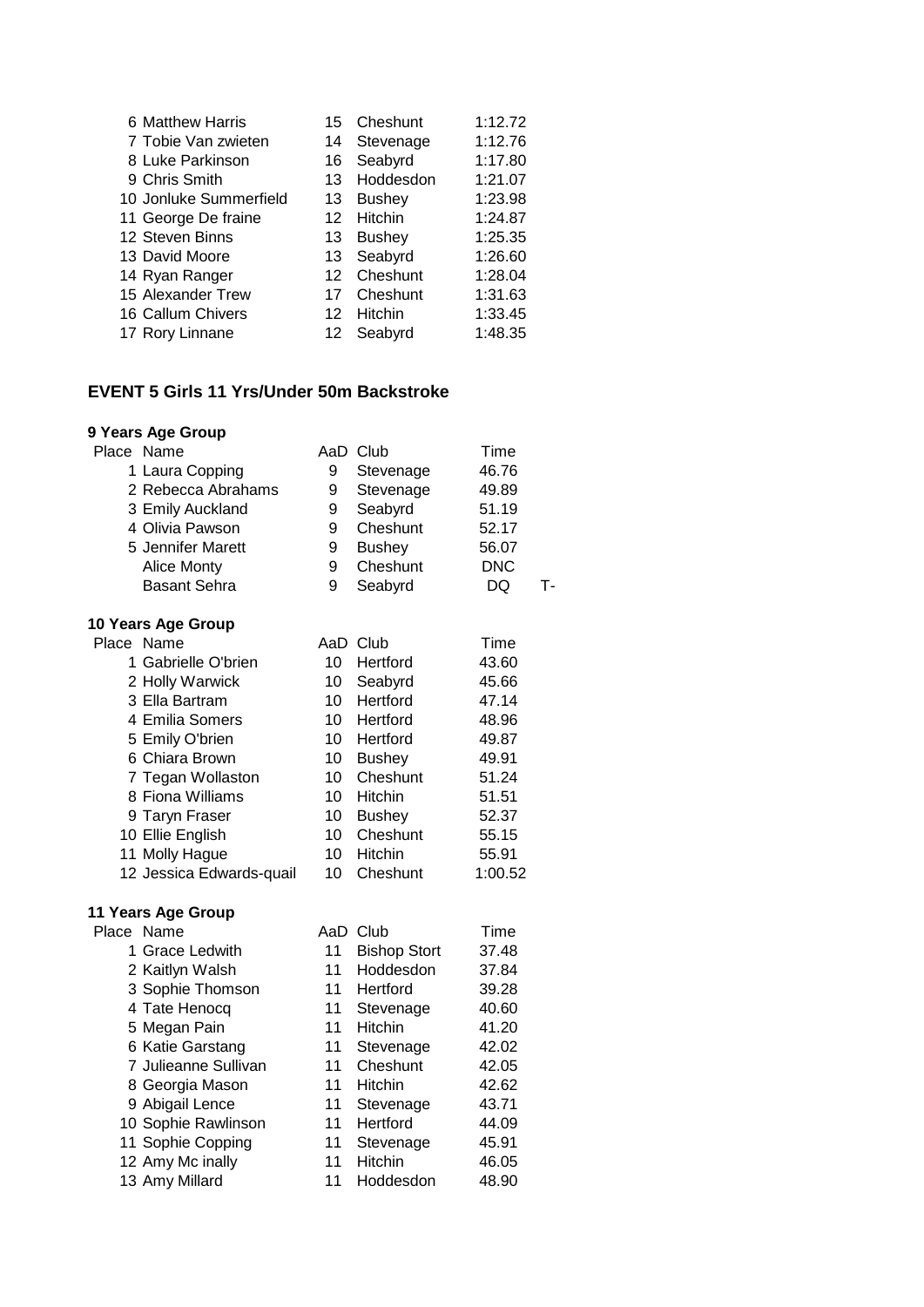| 14 Millie Donovan  | 11 Cheshunt | 51.51   |
|--------------------|-------------|---------|
| 15 Sarah Staker    | 11 Hitchin  | 52.60   |
| 16 Emma Bolton     | 11 Cheshunt | 54.35   |
| 17 Emily De fraine | 11 Hitchin  | 59.45   |
| 18 Georgia Fitts   | 11 Cheshunt | 1:02.24 |

# **11 Years/Under Age Group**

| Place Name               |    | AaD Club            | Time       |    |
|--------------------------|----|---------------------|------------|----|
| 1 Grace Ledwith          | 11 | <b>Bishop Stort</b> | 37.48      |    |
| 2 Kaitlyn Walsh          | 11 | Hoddesdon           | 37.84      |    |
| 3 Sophie Thomson         | 11 | Hertford            | 39.28      |    |
| 4 Tate Henocq            | 11 | Stevenage           | 40.60      |    |
| 5 Megan Pain             | 11 | Hitchin             | 41.20      |    |
| 6 Katie Garstang         | 11 | Stevenage           | 42.02      |    |
| 7 Julieanne Sullivan     | 11 | Cheshunt            | 42.05      |    |
| 8 Georgia Mason          | 11 | <b>Hitchin</b>      | 42.62      |    |
| 9 Gabrielle O'brien      | 10 | Hertford            | 43.60      |    |
| 10 Abigail Lence         | 11 | Stevenage           | 43.71      |    |
| 11 Sophie Rawlinson      | 11 | Hertford            | 44.09      |    |
| 12 Holly Warwick         | 10 | Seabyrd             | 45.66      |    |
| 13 Sophie Copping        | 11 | Stevenage           | 45.91      |    |
| 14 Amy Mc inally         | 11 | Hitchin             | 46.05      |    |
| 15 Laura Copping         | 9  | Stevenage           | 46.76      |    |
| 16 Ella Bartram          | 10 | Hertford            | 47.14      |    |
| 17 Amy Millard           | 11 | Hoddesdon           | 48.90      |    |
| 18 Emilia Somers         | 10 | Hertford            | 48.96      |    |
| 19 Emily O'brien         | 10 | Hertford            | 49.87      |    |
| 20 Rebecca Abrahams      | 9  | Stevenage           | 49.89      |    |
| 21 Chiara Brown          | 10 | <b>Bushey</b>       | 49.91      |    |
| 22 Emily Auckland        | 9  | Seabyrd             | 51.19      |    |
| 23 Tegan Wollaston       | 10 | Cheshunt            | 51.24      |    |
| 24 Fiona Williams        | 10 | Hitchin             | 51.51      |    |
| 24 Millie Donovan        | 11 | Cheshunt            | 51.51      |    |
| 26 Olivia Pawson         | 9  | Cheshunt            | 52.17      |    |
| 27 Taryn Fraser          | 10 | <b>Bushey</b>       | 52.37      |    |
| 28 Sarah Staker          | 11 | Hitchin             | 52.60      |    |
| 29 Emma Bolton           | 11 | Cheshunt            | 54.35      |    |
| 30 Ellie English         | 10 | Cheshunt            | 55.15      |    |
| 31 Molly Hague           | 10 | Hitchin             | 55.91      |    |
| 32 Jennifer Marett       | 9  | <b>Bushey</b>       | 56.07      |    |
| 33 Emily De fraine       | 11 | Hitchin             | 59.45      |    |
| 34 Jessica Edwards-quail | 10 | Cheshunt            | 1:00.52    |    |
| 35 Georgia Fitts         | 11 | Cheshunt            | 1:02.24    |    |
| <b>Alice Monty</b>       | 9  | Cheshunt            | <b>DNC</b> |    |
| <b>Basant Sehra</b>      | 9  | Seabyrd             | DQ         | T- |
|                          |    |                     |            |    |

### **EVENT 6 Boys 11 Yrs/Under 50m Backstroke**

| Place Name          |   | AaD Club            | Time  |
|---------------------|---|---------------------|-------|
| 1 Thushira Kumarage |   | Hemel Hemp          | 45.76 |
| 2 Jack Freestone    | 9 | Hoddesdon           | 46.36 |
| 3 Luke Turley       |   | Stevenage           | 47.23 |
| 4 Ronnie Ledwith    | 9 | <b>Bishop Stort</b> | 49.64 |
| 5 Ben Warrington    |   | Hoddesdon           | 49.88 |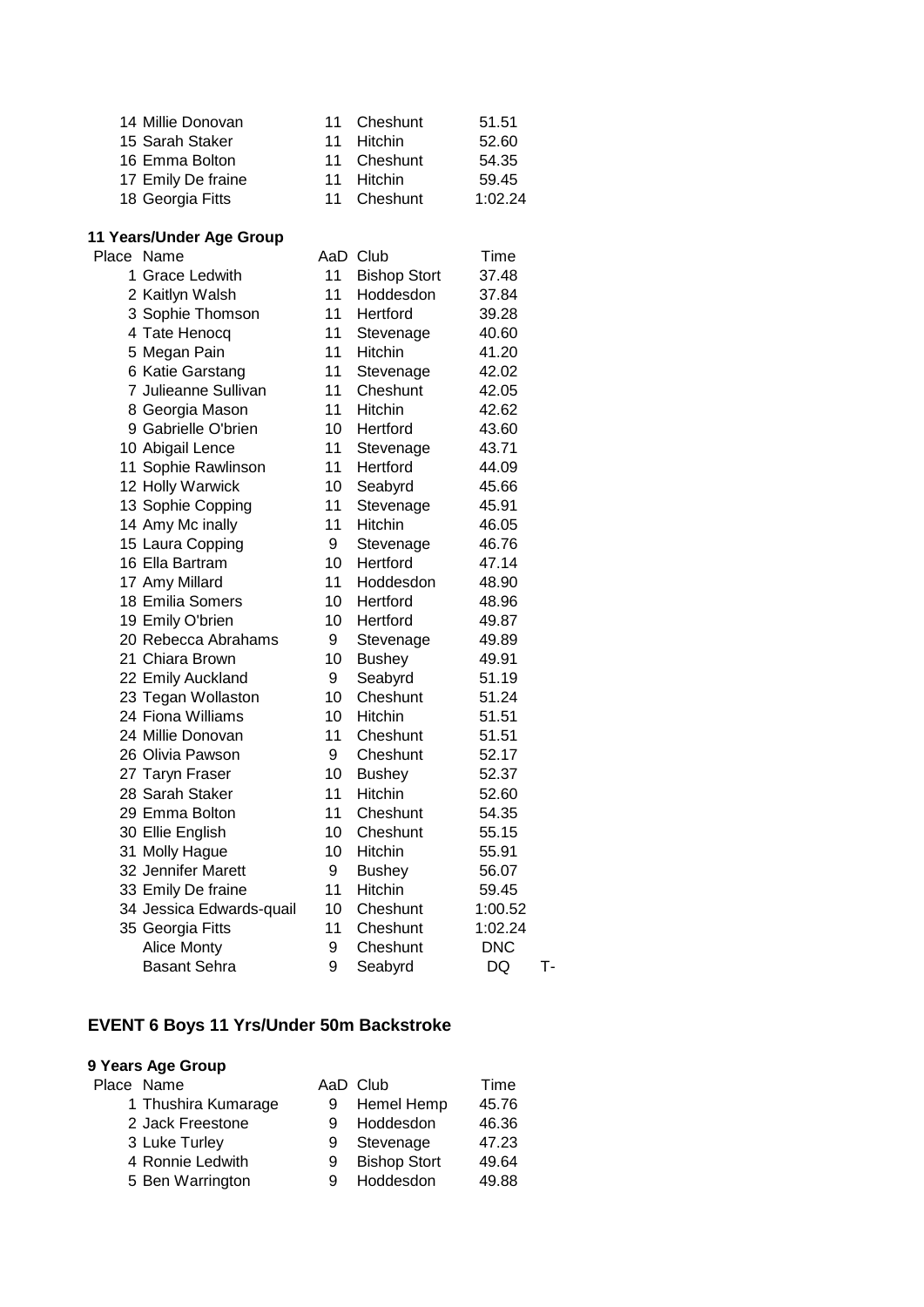| 6 James Cutts                      | 9  | Hoddesdon           | 50.23      |    |
|------------------------------------|----|---------------------|------------|----|
| 7 Sean Ross-gardner                | 9  | Hertford            | 53.14      |    |
| 8 Neo Metz                         | 9  | Hertford            | 54.98      |    |
| 9 Tom Gentry                       | 9  | Seabyrd             | 1:01.61    |    |
|                                    |    |                     |            |    |
| 10 Years Age Group                 |    |                     |            |    |
| Place Name                         |    | AaD Club            | Time       |    |
| 1 Martin Brett                     | 10 | <b>Bishop Stort</b> | 39.69      |    |
| 2 Harry Williams                   | 10 | Cheshunt            | 42.17      |    |
| 3 George O'malley                  | 10 | <b>Bushey</b>       | 42.29      |    |
| 4 Joseph Cook                      | 10 | Hertford            | 42.30      |    |
| 5 Ryan Jarvis                      | 10 | Stevenage           | 44.01      |    |
| 6 Jarred Freeman                   | 10 | Seabyrd             | 44.25      |    |
| 7 Joe Mc cormack                   | 10 | Seabyrd             | 46.64      |    |
| 8 Axel Metz                        | 10 | Hertford            | 48.13      |    |
| 9 Nicholas Trew                    | 10 | Cheshunt            | 49.09      |    |
| 10 Wallace West                    | 10 | Hoddesdon           | 49.24      |    |
| 11 Daniel Vincent                  | 10 | Cheshunt            | 49.41      |    |
| 12 Cian Hudson-halsey              | 10 | Seabyrd             | 50.68      |    |
|                                    | 10 | Hitchin             | 51.04      |    |
| 13 Henry Ranson<br>14 Jack Townend | 10 | Hertford            |            |    |
|                                    |    |                     | 51.45      |    |
| 15 Lewis Pope                      | 10 | Cheshunt            | 51.55      |    |
| 16 Charles Ranson                  | 10 | Hitchin             | 53.10      |    |
| 16 Nicholas Jackson                | 10 | Cheshunt            | 53.10      |    |
| Dylan Cox                          | 10 | Hitchin             | <b>DNC</b> |    |
| Jack Harrop                        | 10 | Seabyrd             | DQ         | т. |
|                                    |    |                     |            |    |
| 11 Years Age Group                 |    |                     |            |    |
| Place Name                         |    | AaD Club            | Time       |    |
| 1 Ben Ransome                      | 11 | Hertford            | 38.81      |    |
| 2 Patrick Tarry                    | 11 | Hertford            | 40.28      |    |
| 3 Sam Mackerness                   | 11 | Seabyrd             | 40.64      |    |
| 4 Jordan Sexton                    | 11 | Seabyrd             | 41.20      |    |
| 5 Luke Shipway                     | 11 | Cheshunt            | 41.88      |    |
| 6 Daniel Grimwade                  | 11 | Seabyrd             | 42.63      |    |
| 7 Andrew Burr                      | 11 | Hertford            | 43.47      |    |
| 8 Jash Pooni                       | 11 | Cheshunt            | 44.71      |    |
| 9 Elliott Rowe                     | 11 | Hertford            | 47.34      |    |
| 10 Reece Gapper                    | 11 | Seabyrd             | 47.62      |    |
| 11 Scott King                      | 11 | Hoddesdon           | 49.96      |    |
| 12 James Murphy                    | 11 | Hertford            | 52.17      |    |
|                                    |    |                     |            |    |
| 11 Years/Under Age Group           |    |                     |            |    |
| Place Name                         |    | AaD Club            | Time       |    |
| 1 Ben Ransome                      | 11 | Hertford            | 38.81      |    |
| 2 Martin Brett                     | 10 | <b>Bishop Stort</b> | 39.69      |    |
| 3 Patrick Tarry                    | 11 | Hertford            | 40.28      |    |
| 4 Sam Mackerness                   | 11 | Seabyrd             | 40.64      |    |
| 5 Jordan Sexton                    | 11 | Seabyrd             | 41.20      |    |
| 6 Luke Shipway                     | 11 | Cheshunt            | 41.88      |    |
| 7 Harry Williams                   | 10 | Cheshunt            | 42.17      |    |
| 8 George O'malley                  | 10 | <b>Bushey</b>       | 42.29      |    |
| 9 Joseph Cook                      | 10 | Hertford            | 42.30      |    |
| 10 Daniel Grimwade                 | 11 | Seabyrd             | 42.63      |    |
| 11 Andrew Burr                     | 11 | Hertford            | 43.47      |    |
| 12 Ryan Jarvis                     | 10 | Stevenage           | 44.01      |    |
|                                    |    |                     |            |    |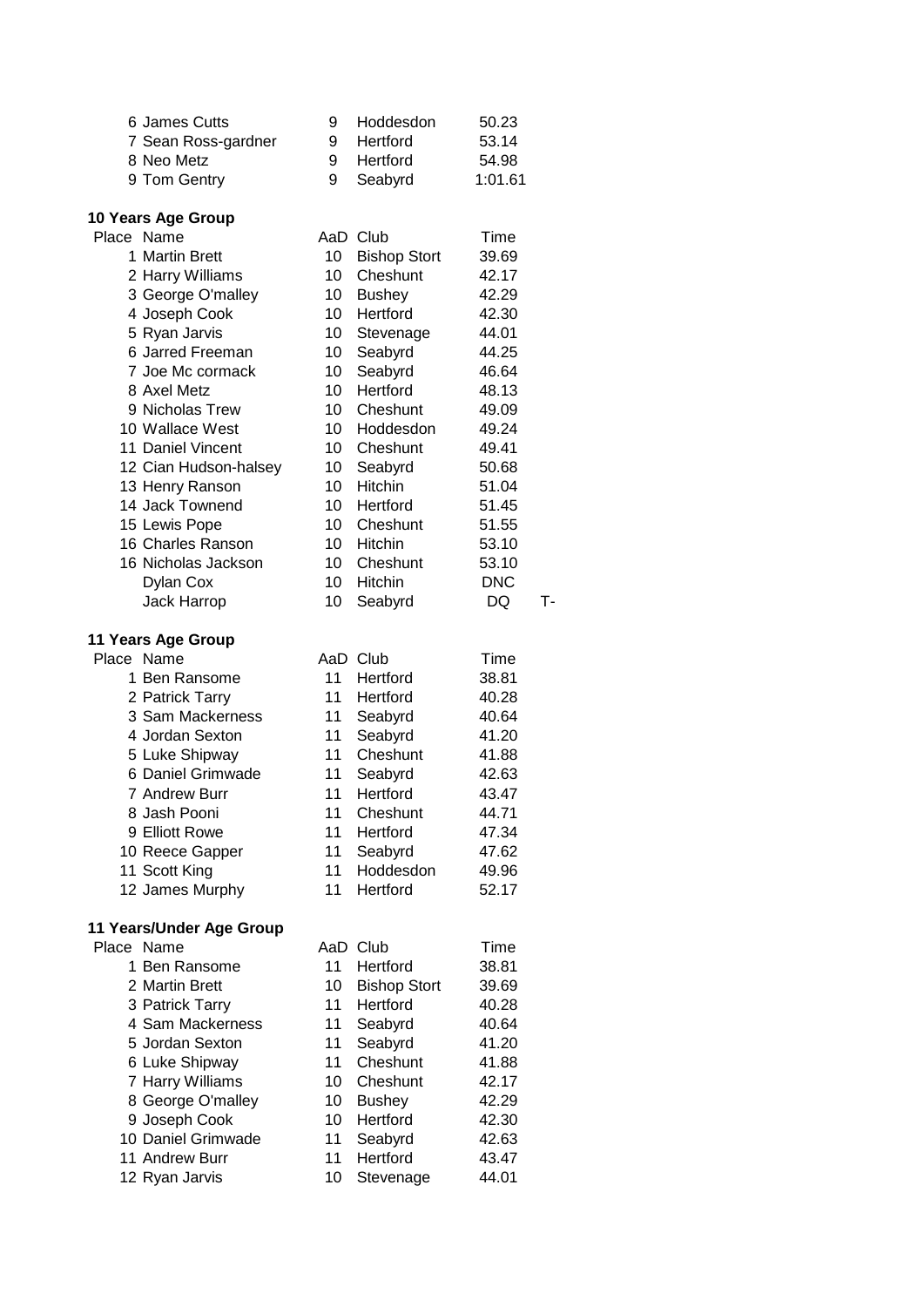| 13 Jarred Freeman     | 10 | Seabyrd             | 44.25      |    |
|-----------------------|----|---------------------|------------|----|
| 14 Jash Pooni         | 11 | Cheshunt            | 44.71      |    |
| 15 Thushira Kumarage  | 9  | Hemel Hemp          | 45.76      |    |
| 16 Jack Freestone     | 9  | Hoddesdon           | 46.36      |    |
| 17 Joe Mc cormack     | 10 | Seabyrd             | 46.64      |    |
| 18 Luke Turley        | 9  | Stevenage           | 47.23      |    |
| 19 Elliott Rowe       | 11 | Hertford            | 47.34      |    |
| 20 Reece Gapper       | 11 | Seabyrd             | 47.62      |    |
| 21 Axel Metz          | 10 | Hertford            | 48.13      |    |
| 22 Nicholas Trew      | 10 | Cheshunt            | 49.09      |    |
| 23 Wallace West       | 10 | Hoddesdon           | 49.24      |    |
| 24 Daniel Vincent     | 10 | Cheshunt            | 49.41      |    |
| 25 Ronnie Ledwith     | 9  | <b>Bishop Stort</b> | 49.64      |    |
| 26 Ben Warrington     | 9  | Hoddesdon           | 49.88      |    |
| 27 Scott King         | 11 | Hoddesdon           | 49.96      |    |
| 28 James Cutts        | 9  | Hoddesdon           | 50.23      |    |
| 29 Cian Hudson-halsey | 10 | Seabyrd             | 50.68      |    |
| 30 Henry Ranson       | 10 | <b>Hitchin</b>      | 51.04      |    |
| 31 Jack Townend       | 10 | Hertford            | 51.45      |    |
| 32 Lewis Pope         | 10 | Cheshunt            | 51.55      |    |
| 33 James Murphy       | 11 | Hertford            | 52.17      |    |
| 34 Charles Ranson     | 10 | Hitchin             | 53.10      |    |
| 34 Nicholas Jackson   | 10 | Cheshunt            | 53.10      |    |
| 36 Sean Ross-gardner  | 9  | Hertford            | 53.14      |    |
| 37 Neo Metz           | 9  | Hertford            | 54.98      |    |
| 38 Tom Gentry         | 9  | Seabyrd             | 1:01.61    |    |
| Dylan Cox             | 10 | <b>Hitchin</b>      | <b>DNC</b> |    |
| Jack Harrop           | 10 | Seabyrd             | DQ         | т- |
|                       |    |                     |            |    |

### **EVENT 7 Girls 12 Yrs/Over 100m Breaststroke**

#### **12 Years Age Group**

|            | Place Name            | AaD             | Club            | Time    |     |
|------------|-----------------------|-----------------|-----------------|---------|-----|
|            | 1 Hayley Warrington   | 12.             | Hoddesdon       | 1:23.65 |     |
|            | 2 Abby Smith          | 12              | Cheshunt        | 1:29.18 |     |
|            | 3 Danielle Murphy     | 12              | Stevenage       | 1:29.72 |     |
|            | 4 Megan Nation        | 12.             | Stevenage       | 1:30.37 |     |
|            | 5 Sarah O'brien       | 12              | Hertford        | 1:33.95 |     |
|            | 6 Charlotte Bott      | 12 <sup>°</sup> | Stevenage       | 1:40.38 |     |
|            | 7 Anise Jones         | 12              | <b>Hitchin</b>  | 1:43.96 |     |
|            | 8 Sian Hyland         | 12              | Seabyrd         | 1:43.97 |     |
|            | 9 Sarah Cutts         | 12              | Hoddesdon       | 1:50.07 |     |
|            | 10 Alex Moor          | 12              | <b>Hitchin</b>  | 1:51.71 |     |
|            | 11 Gemma Salter       | 12              | Hoddesdon       | 1:54.56 |     |
|            | 12 Tia Hudson-halsey  | 12              | Seabyrd         | 1:58.40 |     |
|            | Georgia Allen         | 12              | <b>Fifolits</b> | DQ      | ST- |
|            | 13 Years Age Group    |                 |                 |         |     |
| Place Name |                       |                 | AaD Club        | Time    |     |
|            | 1 Madeleine Churchman | 13              | <b>Hitchin</b>  | 1:24.67 |     |
|            | 2 Giselle Chauhan     | 13              | Stevenage       | 1:29.17 |     |
|            | 3 Ashley Ransome      | 13              | Hertford        | 1:31.34 |     |
|            | 4 Zoe Hague           | 13              | <b>Hitchin</b>  | 1:33.40 |     |

5 Gemma Shipway Cheshunt 1:35.95 Amelia Powell 13 Hitchin 1:38.51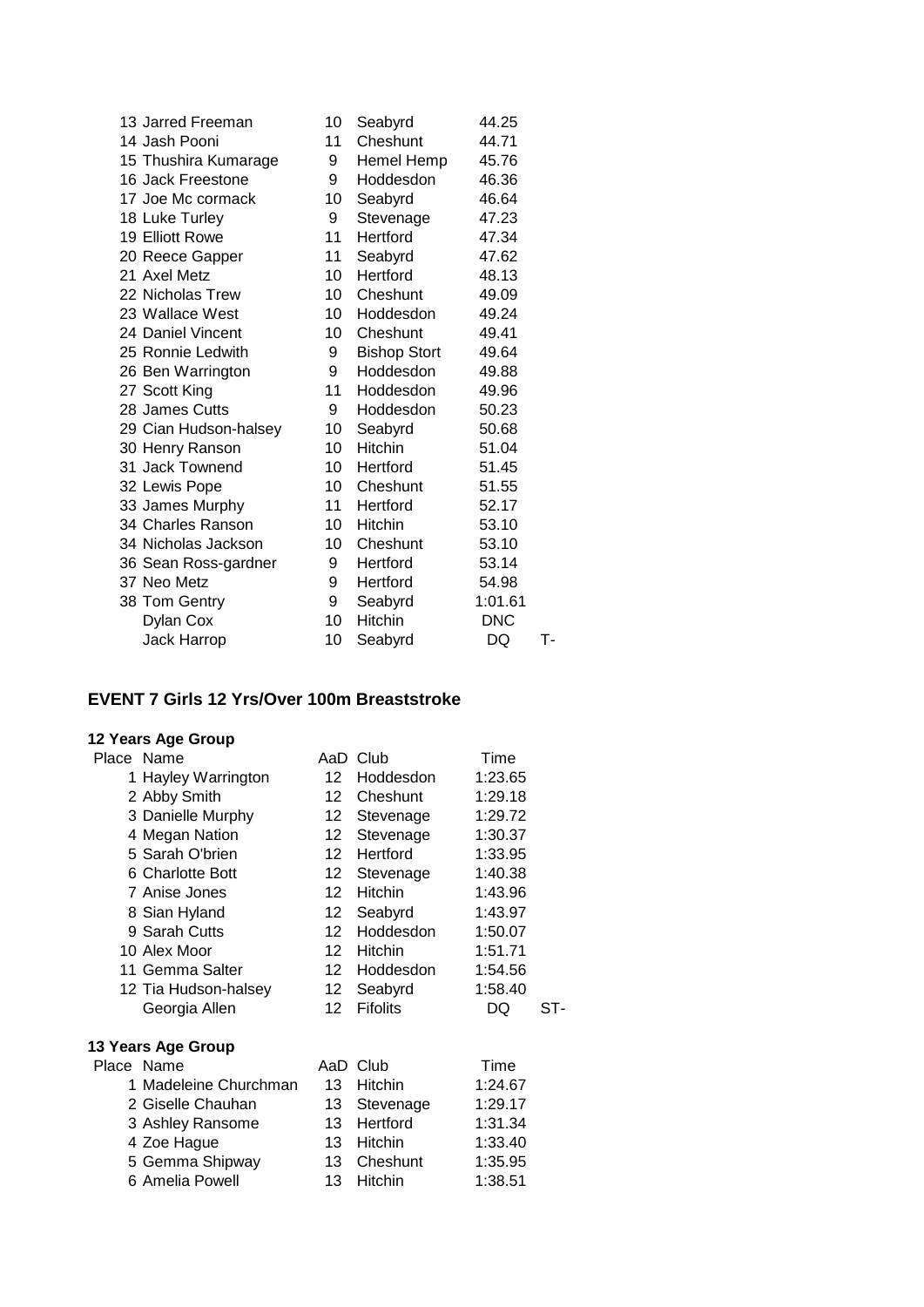| 7 Evie Millar             | 13 | Hertford        | 1:40.21 |
|---------------------------|----|-----------------|---------|
| 8 Debbie Wood             | 13 | <b>Bushey</b>   | 1:42.74 |
| 9 Ellie Mc conachie       | 13 | <b>Fifolits</b> | 1:45.87 |
| 10 Georgina Ring          | 13 | Seabyrd         | 1:55.95 |
|                           |    |                 |         |
| <b>14 Years Age Group</b> |    |                 |         |
| Place Name                |    | AaD Club        | Time    |
| 1 Rebecca Welsh           | 14 | Cheshunt        | 1:25.45 |
| 2 Kathryn Burr            | 14 | Hertford        | 1:29.46 |
| 3 Keira Sullivan          | 14 | Hoddesdon       | 1:30.74 |
| 4 Shannen Fisher          | 14 | Seabyrd         | 1:31.78 |
| 5 Beth King               | 14 | Cheshunt        | 1:39.35 |
| 6 Danielle Procter        | 14 | <b>Fifolits</b> | 1:41.01 |
| 7 Rachael Neal            | 14 | Seabyrd         | 1:42.02 |
|                           |    |                 |         |
| 15 Years/Over Age Group   |    |                 |         |
| Place Name                |    | AaD Club        | Time    |
| 1 Emma Warrington         | 16 | Hoddesdon       | 1:16.41 |
| 2 Harriet Cook            | 15 | Hertford        | 1:25.27 |
| 3 Samantha Pocock         | 17 | Seabyrd         | 1:27.59 |
|                           | 15 | Cheshunt        | 1:27.81 |
| 4 Kerry Ranger            |    |                 |         |
| <b>Open Age Group</b>     |    |                 |         |
| Place Name                |    | AaD Club        | Time    |
| 1 Emma Warrington         | 16 | Hoddesdon       | 1:16.41 |
| 2 Hayley Warrington       | 12 | Hoddesdon       | 1:23.65 |
| 3 Madeleine Churchman     | 13 | Hitchin         | 1:24.67 |
|                           |    | Hertford        |         |
| 4 Harriet Cook            | 15 |                 | 1:25.27 |
| 5 Rebecca Welsh           | 14 | Cheshunt        | 1:25.45 |
| 6 Samantha Pocock         | 17 | Seabyrd         | 1:27.59 |
| 7 Kerry Ranger            | 15 | Cheshunt        | 1:27.81 |
| 8 Giselle Chauhan         | 13 | Stevenage       | 1:29.17 |
| 9 Abby Smith              | 12 | Cheshunt        | 1:29.18 |
| 10 Kathryn Burr           | 14 | Hertford        | 1:29.46 |
| 11 Danielle Murphy        | 12 | Stevenage       | 1:29.72 |
| 12 Megan Nation           | 12 | Stevenage       | 1:30.37 |
| 13 Keira Sullivan         | 14 | Hoddesdon       | 1:30.74 |
| 14 Ashley Ransome         | 13 | Hertford        | 1:31.34 |
| 15 Shannen Fisher         | 14 | Seabyrd         | 1:31.78 |
| 16 Zoe Hague              | 13 | Hitchin         | 1:33.40 |
| 17 Sarah O'brien          | 12 | Hertford        | 1:33.95 |
| 18 Gemma Shipway          | 13 | Cheshunt        | 1:35.95 |
| 19 Amelia Powell          | 13 | Hitchin         | 1:38.51 |
| 20 Beth King              | 14 | Cheshunt        | 1:39.35 |
| 21 Evie Millar            | 13 | Hertford        | 1:40.21 |
| 22 Charlotte Bott         | 12 | Stevenage       | 1:40.38 |
| 23 Danielle Procter       | 14 | <b>Fifolits</b> | 1:41.01 |
| 24 Rachael Neal           | 14 | Seabyrd         | 1:42.02 |
| 25 Debbie Wood            | 13 | <b>Bushey</b>   | 1:42.74 |
| 26 Anise Jones            | 12 | Hitchin         | 1:43.96 |
| 27 Sian Hyland            | 12 | Seabyrd         | 1:43.97 |
| 28 Ellie Mc conachie      | 13 | <b>Fifolits</b> | 1:45.87 |
| 29 Sarah Cutts            | 12 | Hoddesdon       | 1:50.07 |
| 30 Alex Moor              | 12 | Hitchin         | 1:51.71 |
| 31 Gemma Salter           | 12 | Hoddesdon       | 1:54.56 |
|                           | 13 |                 | 1:55.95 |
| 32 Georgina Ring          |    | Seabyrd         |         |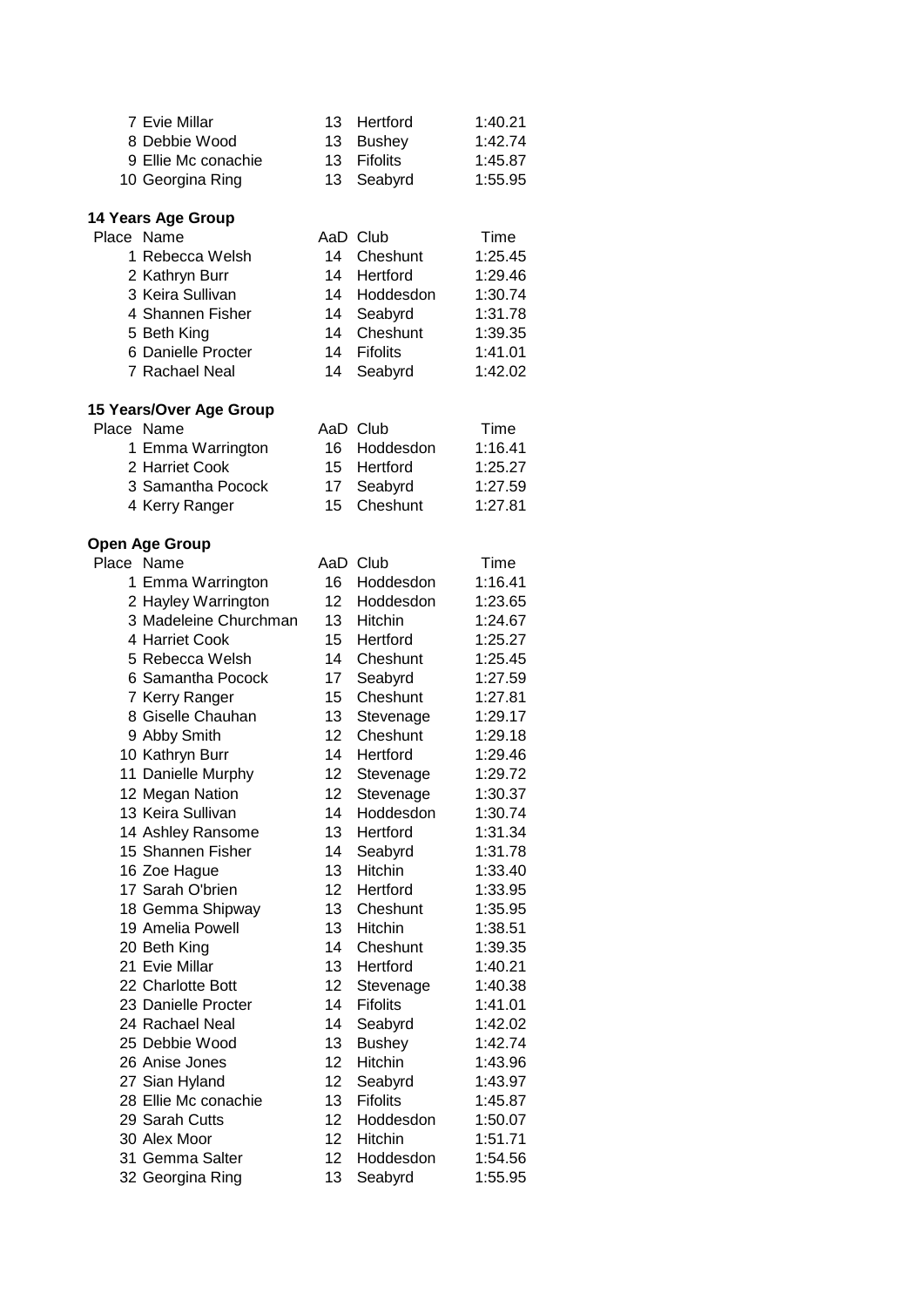| 33 Tia Hudson-halsey | 12 Seabyrd  | 1:58.40 |       |
|----------------------|-------------|---------|-------|
| Georgia Allen        | 12 Fifolits | DQ 1    | - ST- |

#### **EVENT 8 Boys 12 Yrs/Over 100m Breaststroke**

#### **12 Years Age Group** Place Name **AaD Club** Time 1 Nico Campbell 12 Cheshunt 1:21.98 2 William Pocock 12 Seabyrd 1:32.39 3 Joshua Andrews 12 Stevenage 1:35.08 4 Ryan Ranger 12 Cheshunt 1:35.25 5 William Noble 12 Hitchin 1:40.16 6 Callum Chivers 12 Hitchin 1:42.30 7 James Ayres 12 Cheshunt 1:45.02 8 Conor Bateman 12 Seabyrd 1:46.70 9 Rory Linnane 12 Seabyrd 1:56.35 George De fraine 12 Hitchin DNC **13 Years Age Group** Place Name **AaD** Club Time 1 Chris Smith 13 Hoddesdon 1:25.26 2 Matthew Williams 13 Cheshunt 1:26.56 3 Thomas Hardy 13 Hitchin 1:27.04 4 Jonluke Summerfield 13 Bushey 1:30.42 5 David Moore 13 Seabyrd 1:32.20 Philip Murphy **13 Hertford** DQ SL-Jason Trew 13 Cheshunt DQ ST-**14 Years Age Group** Place Name **AaD** Club Time 1 Ben Fitts 14 Cheshunt 1:45.61 **15 Years/Over Age Group** Place Name **AaD Club** Time 1 Jack Noble 15 Hitchin 1:16.48 2 Matthew Harris 15 Cheshunt 1:17.52 3 Tony Keast 18 Hitchin 1:18.14 4 Jack Burchell 15 Hitchin 1:26.65 5 Luke Parkinson 16 Seabyrd 1:26.67 6 Alexander Trew 17 Cheshunt 1:31.48 Ben King **17** Cheshunt DQ E-**Open Age Group** Place Name **AaD** Club Time 1 Jack Noble 15 Hitchin 1:16.48 2 Matthew Harris 15 Cheshunt 1:17.52 3 Tony Keast 18 Hitchin 1:18.14 4 Nico Campbell 12 Cheshunt 1:21.98 5 Chris Smith 13 Hoddesdon 1:25.26 6 Matthew Williams 13 Cheshunt 1:26.56 7 Jack Burchell 15 Hitchin 1:26.65 8 Luke Parkinson 16 Seabyrd 1:26.67 9 Thomas Hardy 13 Hitchin 1:27.04 10 Jonluke Summerfield 13 Bushey 1:30.42 11 Alexander Trew 17 Cheshunt 1:31.48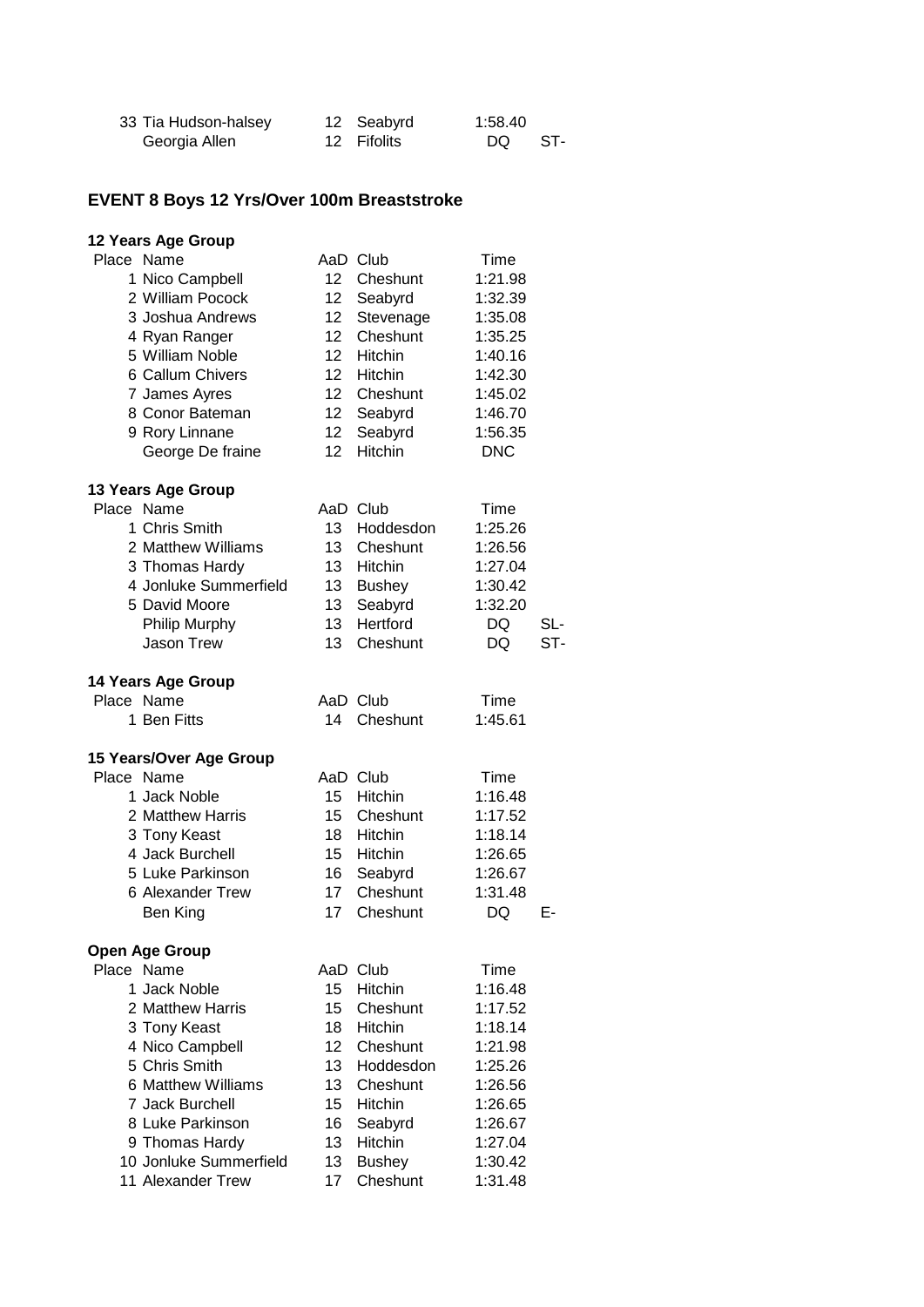| 12 David Moore    | 13 - | Seabyrd    | 1:32.20    |     |
|-------------------|------|------------|------------|-----|
| 13 William Pocock | 12   | Seabyrd    | 1:32.39    |     |
| 14 Joshua Andrews | 12   | Stevenage  | 1:35.08    |     |
| 15 Ryan Ranger    | 12   | Cheshunt   | 1:35.25    |     |
| 16 William Noble  | 12   | Hitchin    | 1:40.16    |     |
| 17 Callum Chivers | 12   | Hitchin    | 1:42.30    |     |
| 18 James Ayres    | 12   | Cheshunt   | 1:45.02    |     |
| 19 Ben Fitts      | 14   | Cheshunt   | 1:45.61    |     |
| 20 Conor Bateman  |      | 12 Seabyrd | 1:46.70    |     |
| 21 Rory Linnane   |      | 12 Seabyrd | 1:56.35    |     |
| George De fraine  | 12   | Hitchin    | <b>DNC</b> |     |
| Ben King          | 17   | Cheshunt   | DQ         | Е-  |
| Philip Murphy     | 13   | Hertford   | DQ         | SL- |
| <b>Jason Trew</b> | 13   | Cheshunt   | DO         | ST- |
|                   |      |            |            |     |

## **EVENT 9 Girls 11 Yrs/Under 50m Freestyle**

| Place Name               |    | AaD Club            | Time  |
|--------------------------|----|---------------------|-------|
| 1 Dalia Nation           | 9  | Stevenage           | 37.86 |
| 2 Rebecca Abrahams       | 9  | Stevenage           | 41.08 |
| 3 Emily Auckland         | 9  | Seabyrd             | 41.43 |
| 4 Olivia Pawson          | 9  | Cheshunt            | 41.74 |
| 5 Amber Shine            | 9  | Cheshunt            | 42.92 |
| 6 Bryony Evans           | 9  | Cheshunt            | 47.88 |
| 7 Jennifer Marett        | 9  | <b>Bushey</b>       | 50.87 |
| 8 Basant Sehra           | 9  | Seabyrd             | 52.83 |
| 10 Years Age Group       |    |                     |       |
| Place Name               |    | AaD Club            | Time  |
| 1 Gabrielle O'brien      | 10 | Hertford            | 38.98 |
| 2 Ella Bartram           | 10 | Hertford            | 39.27 |
| 3 Holly Warwick          | 10 | Seabyrd             | 39.81 |
| 4 Emilia Somers          | 10 | Hertford            | 40.42 |
| 5 Fiona Williams         | 10 | Hitchin             | 41.27 |
| 6 Tegan Wollaston        | 10 | Cheshunt            | 41.86 |
| 7 Emily O'brien          | 10 | Hertford            | 44.15 |
| 8 Taryn Fraser           | 10 | <b>Bushey</b>       | 45.07 |
| 9 Ellie English          | 10 | Cheshunt            | 45.95 |
| 10 Chiara Brown          | 10 | <b>Bushey</b>       | 46.45 |
| 11 Jessica Edwards-quail | 10 | Cheshunt            | 46.93 |
| 12 Molly Hague           | 10 | Hitchin             | 48.60 |
| 11 Years Age Group       |    |                     |       |
| Place Name               |    | AaD Club            | Time  |
| 1 Sophie Thomson         | 11 | Hertford            | 32.29 |
| 2 Georgia Mason          | 11 | Hitchin             | 34.05 |
| 3 Grace Ledwith          | 11 | <b>Bishop Stort</b> | 34.28 |
| 4 Kaitlyn Walsh          | 11 | Hoddesdon           | 34.42 |
| 5 Rebecca Freestone      | 11 | Hoddesdon           | 34.50 |
| 6 Olivia Hazell          | 11 | Stevenage           | 34.51 |
| 7 Julieanne Sullivan     | 11 | Cheshunt            | 34.73 |
| 8 Tate Henocq            | 11 | Stevenage           | 35.02 |
| 9 Megan Pain             | 11 | Hitchin             | 35.92 |
| 10 Katie Garstang        | 11 | Stevenage           | 36.67 |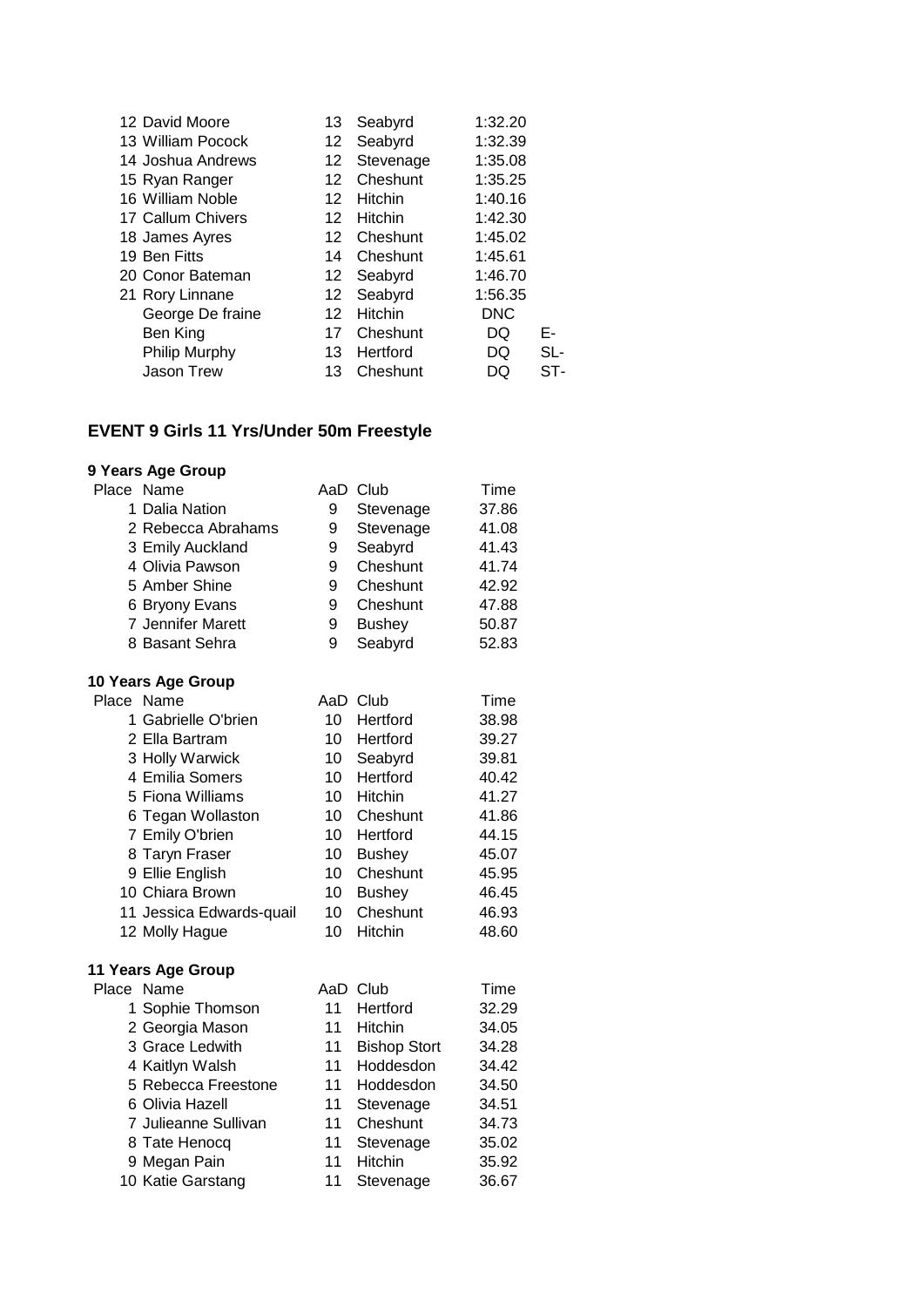| 11 Kerry Lander     | 11 | Stevenage      | 36.69 |
|---------------------|----|----------------|-------|
| 12 Abigail Lence    | 11 | Stevenage      | 36.87 |
| 13 Wade Evans       | 11 | Cheshunt       | 37.22 |
| 14 Sophie Rawlinson | 11 | Hertford       | 37.26 |
| 15 Amy Millard      | 11 | Hoddesdon      | 39.31 |
| 16 Millie Donovan   | 11 | Cheshunt       | 39.60 |
| 17 Sophie Copping   | 11 | Stevenage      | 39.66 |
| 18 Amy Mc inally    | 11 | Hitchin        | 39.73 |
| 19 Sarah Staker     | 11 | <b>Hitchin</b> | 42.83 |
| 20 Emily De fraine  | 11 | <b>Hitchin</b> | 49.02 |
| 21 Georgia Fitts    | 11 | Cheshunt       | 50.54 |
| 22 Emma Bolton      | 11 | Cheshunt       | 51.72 |

#### **11 Years/Under Age Group**

| Place | Name                     |    | AaD Club            | Time  |
|-------|--------------------------|----|---------------------|-------|
|       | 1 Sophie Thomson         | 11 | Hertford            | 32.29 |
|       | 2 Georgia Mason          | 11 | <b>Hitchin</b>      | 34.05 |
|       | 3 Grace Ledwith          | 11 | <b>Bishop Stort</b> | 34.28 |
|       | 4 Kaitlyn Walsh          | 11 | Hoddesdon           | 34.42 |
|       | 5 Rebecca Freestone      | 11 | Hoddesdon           | 34.50 |
|       | 6 Olivia Hazell          | 11 | Stevenage           | 34.51 |
|       | 7 Julieanne Sullivan     | 11 | Cheshunt            | 34.73 |
|       | 8 Tate Henocq            | 11 | Stevenage           | 35.02 |
|       | 9 Megan Pain             | 11 | Hitchin             | 35.92 |
|       | 10 Katie Garstang        | 11 | Stevenage           | 36.67 |
|       | 11 Kerry Lander          | 11 | Stevenage           | 36.69 |
|       | 12 Abigail Lence         | 11 | Stevenage           | 36.87 |
|       | 13 Wade Evans            | 11 | Cheshunt            | 37.22 |
|       | 14 Sophie Rawlinson      | 11 | Hertford            | 37.26 |
|       | 15 Dalia Nation          | 9  | Stevenage           | 37.86 |
|       | 16 Gabrielle O'brien     | 10 | Hertford            | 38.98 |
|       | 17 Ella Bartram          | 10 | Hertford            | 39.27 |
|       | 18 Amy Millard           | 11 | Hoddesdon           | 39.31 |
|       | 19 Millie Donovan        | 11 | Cheshunt            | 39.60 |
|       | 20 Sophie Copping        | 11 | Stevenage           | 39.66 |
|       | 21 Amy Mc inally         | 11 | Hitchin             | 39.73 |
|       | 22 Holly Warwick         | 10 | Seabyrd             | 39.81 |
|       | 23 Emilia Somers         | 10 | Hertford            | 40.42 |
|       | 24 Rebecca Abrahams      | 9  | Stevenage           | 41.08 |
|       | 25 Fiona Williams        | 10 | Hitchin             | 41.27 |
|       | 26 Emily Auckland        | 9  | Seabyrd             | 41.43 |
|       | 27 Olivia Pawson         | 9  | Cheshunt            | 41.74 |
|       | 28 Tegan Wollaston       | 10 | Cheshunt            | 41.86 |
|       | 29 Sarah Staker          | 11 | Hitchin             | 42.83 |
|       | 30 Amber Shine           | 9  | Cheshunt            | 42.92 |
|       | 31 Emily O'brien         | 10 | Hertford            | 44.15 |
|       | 32 Taryn Fraser          | 10 | <b>Bushey</b>       | 45.07 |
|       | 33 Ellie English         | 10 | Cheshunt            | 45.95 |
|       | 34 Chiara Brown          | 10 | <b>Bushey</b>       | 46.45 |
|       | 35 Jessica Edwards-quail | 10 | Cheshunt            | 46.93 |
|       | 36 Bryony Evans          | 9  | Cheshunt            | 47.88 |
|       | 37 Molly Hague           | 10 | Hitchin             | 48.60 |
|       | 38 Emily De fraine       | 11 | <b>Hitchin</b>      | 49.02 |
|       | 39 Georgia Fitts         | 11 | Cheshunt            | 50.54 |
|       | 40 Jennifer Marett       | 9  | <b>Bushey</b>       | 50.87 |
|       | 41 Emma Bolton           | 11 | Cheshunt            | 51.72 |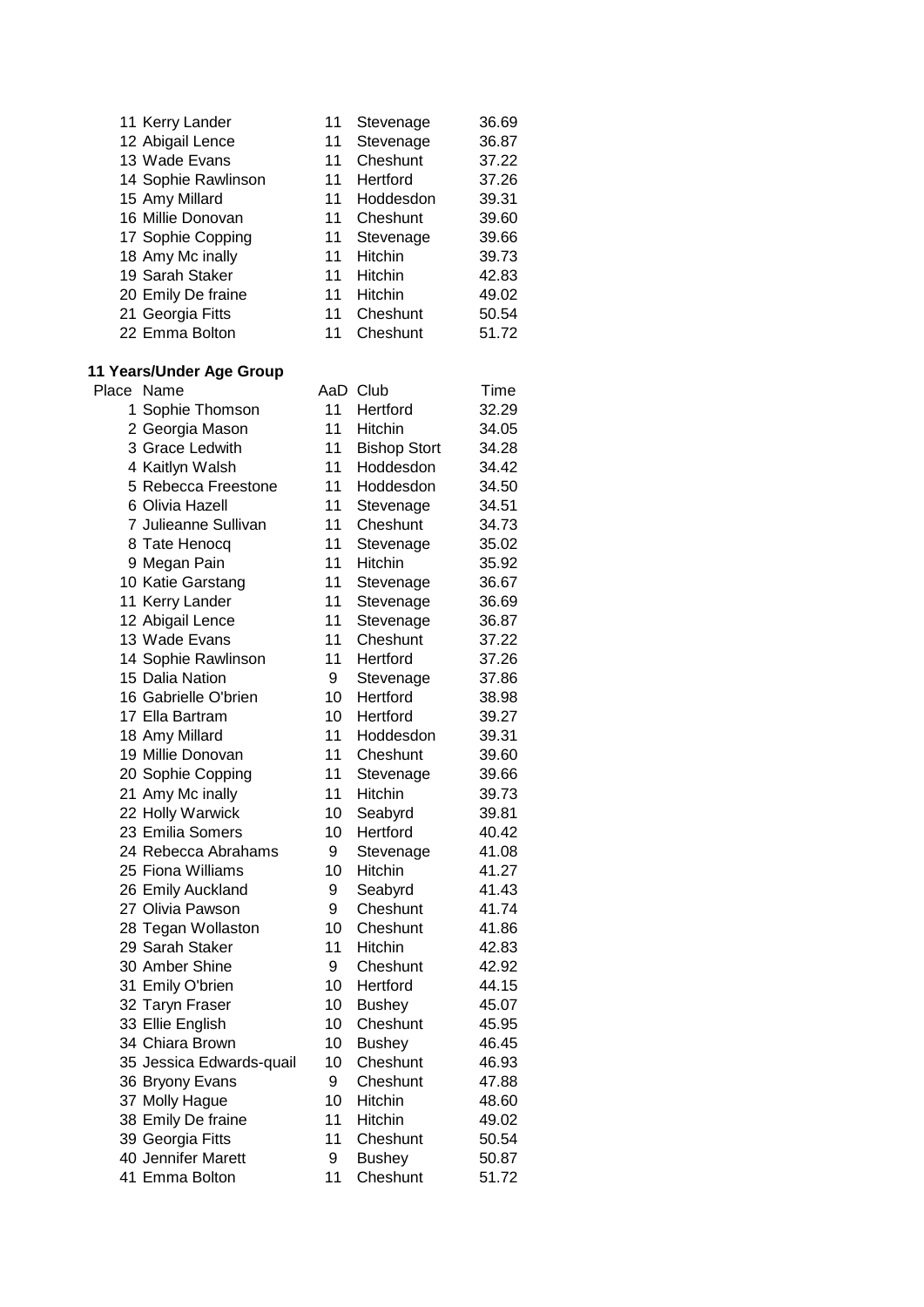|  | 42 Basant Sehra |  | 9 Seabyrd | 52.83 |
|--|-----------------|--|-----------|-------|
|--|-----------------|--|-----------|-------|

## **EVENT 10 Boys 11 Yrs/Under 50m Freestyle**

#### **9 Years Age Group**

| Place Name          | AaD | Club                | Time  |
|---------------------|-----|---------------------|-------|
| 1 Thushira Kumarage | 9   | <b>Hemel Hemp</b>   | 38.57 |
| 2 Jack Freestone    | 9   | Hoddesdon           | 40.10 |
| 3 Luke Turley       | 9   | Stevenage           | 40.22 |
| 4 Ben Warrington    | 9   | Hoddesdon           | 42.73 |
| 5 Alexander Ayres   | 9   | Cheshunt            | 43.53 |
| 6 Sean Ross-gardner | 9   | Hertford            | 43.98 |
| 7 Ronnie Ledwith    | 9   | <b>Bishop Stort</b> | 45.29 |
| 8 Neo Metz          | 9   | Hertford            | 45.97 |
| 9 James Cutts       | 9   | Hoddesdon           | 46.51 |
| 10 Tom Gentry       | 9   | Seabyrd             | 57.11 |

# **10 Years Age Group**

| Place Name            | AaD | Club                | Time  |
|-----------------------|-----|---------------------|-------|
| 1 Joseph Cook         | 10  | Hertford            | 34.66 |
| 2 Harry Williams      | 10  | Cheshunt            | 34.81 |
| 3 George O'malley     | 10  | <b>Bushey</b>       | 37.43 |
| 4 Joe Mc cormack      | 10  | Seabyrd             | 37.96 |
| 5 Jarred Freeman      | 10  | Seabyrd             | 38.41 |
| 5 Martin Brett        | 10  | <b>Bishop Stort</b> | 38.41 |
| 7 Ryan Jarvis         | 10  | Stevenage           | 39.34 |
| 8 Henry Ranson        | 10  | Hitchin             | 39.76 |
| 9 Daniel Vincent      | 10  | Cheshunt            | 41.11 |
| 10 Charles Ranson     | 10  | <b>Hitchin</b>      | 41.65 |
| 11 Axel Metz          | 10  | Hertford            | 42.14 |
| 12 Nicholas Trew      | 10  | Cheshunt            | 42.76 |
| 13 Cian Hudson-halsey | 10  | Seabyrd             | 43.29 |
| 14 Wallace West       | 10  | Hoddesdon           | 43.50 |
| 15 Charlie Standing   | 10  | Cheshunt            | 44.21 |
| 16 Jack Townend       | 10  | Hertford            | 44.23 |
| 17 Jack Harrop        | 10  | Seabyrd             | 45.25 |
| 18 Lewis Pope         | 10  | Cheshunt            | 45.81 |
| 19 Alec Burchell      | 10  | <b>Hitchin</b>      | 46.88 |
| 20 Nicholas Jackson   | 10  | Cheshunt            | 47.13 |

| Place Name               | AaD | Club           | Time  |
|--------------------------|-----|----------------|-------|
| 1 Ben Ransome            | 11  | Hertford       | 33.18 |
| 2 Patrick Tarry          | 11  | Hertford       | 33.98 |
| 3 Luke Shipway           | 11  | Cheshunt       | 34.50 |
| 4 Daniel Grimwade        | 11  | Seabyrd        | 34.68 |
| 5 Jordan Sexton          | 11  | Seabyrd        | 34.86 |
| 6 Sam Mackerness         | 11  | Seabyrd        | 35.68 |
| 7 Jash Pooni             | 11  | Cheshunt       | 36.33 |
| 8 Andrew Burr            | 11  | Hertford       | 39.58 |
| 9 George Penn            | 11  | Hertford       | 40.57 |
| 10 Martin Russell-rogers | 11  | <b>Hitchin</b> | 40.72 |
| 11 Nathan Nabil          | 11  | Cheshunt       | 40.86 |
| 12 Reece Gapper          | 11  | Seabyrd        | 41.49 |
| 13 Scott King            | 11  | Hoddesdon      | 41.57 |